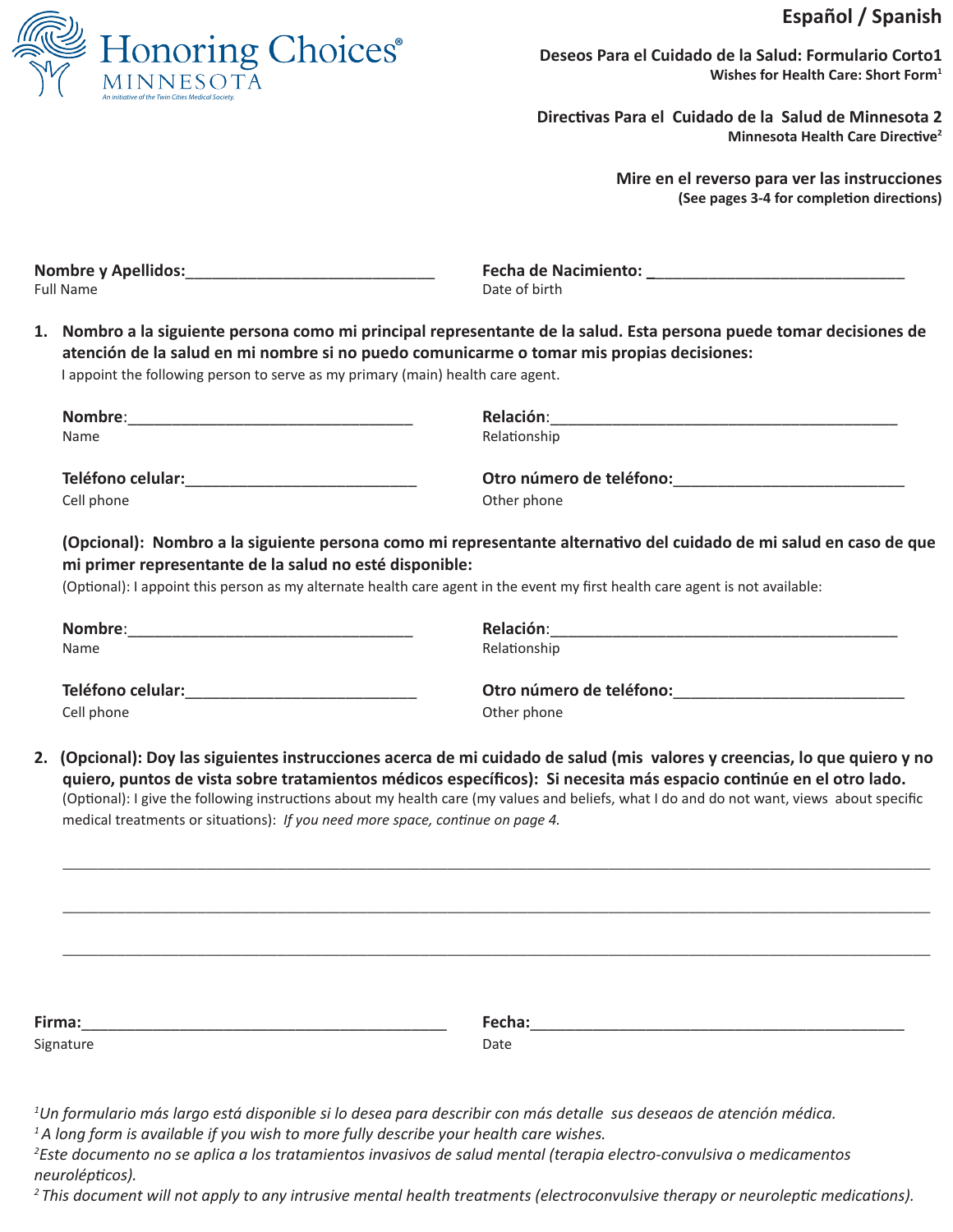# *Use el espacio abajo para continuar escribiendo sus deseos sobre su atención de la salud (pregunta 2 de la primera página) o para añadir otros comentarios.*

*Use the space below to continue your wishes about your health care (question 2 from front page), or to add comments.*

#### **Notary Public in the State of Minnesota**

County of \_\_\_\_\_\_\_\_\_\_\_\_\_\_\_\_\_\_\_\_\_\_\_\_\_\_\_\_\_\_\_\_\_\_\_\_\_\_ Notary seal

In my presence on: \_\_\_\_\_\_\_\_\_\_\_\_\_\_\_\_\_\_\_\_\_\_ (date) 

Print Name **Print Name** Print Name **Print Name** 

(Name): \_\_\_\_\_\_\_\_\_\_\_\_\_\_\_\_\_\_\_\_\_\_\_\_\_\_\_\_\_\_\_\_\_\_\_\_\_\_\_\_

acknowledged his or her signature on this document, or acknowledged that he or she authorized the person signing this document to sign on his or her behalf.

|                               | (date)                    |  |
|-------------------------------|---------------------------|--|
| O Declaración de los Testigos |                           |  |
| OR Statement of Witnesses     |                           |  |
|                               | Testigo 2:                |  |
| Witness 1                     | Witness 2                 |  |
| <b>Escriba su nombre:</b>     | <b>Escriba su nombre:</b> |  |

**[Los testigos deben ser mayores de 18 años de edad o más y no pueden ser su representante de la salud o suplente. Uno de los testigos no puede ser su proveedor de atención médica o un empleado de su proveedor de salud.)** (Witnesses must be 18 years of age or older and cannot be your primary or alternate health care agent. One witness cannot be your health care provider or an employee of your health care provider.)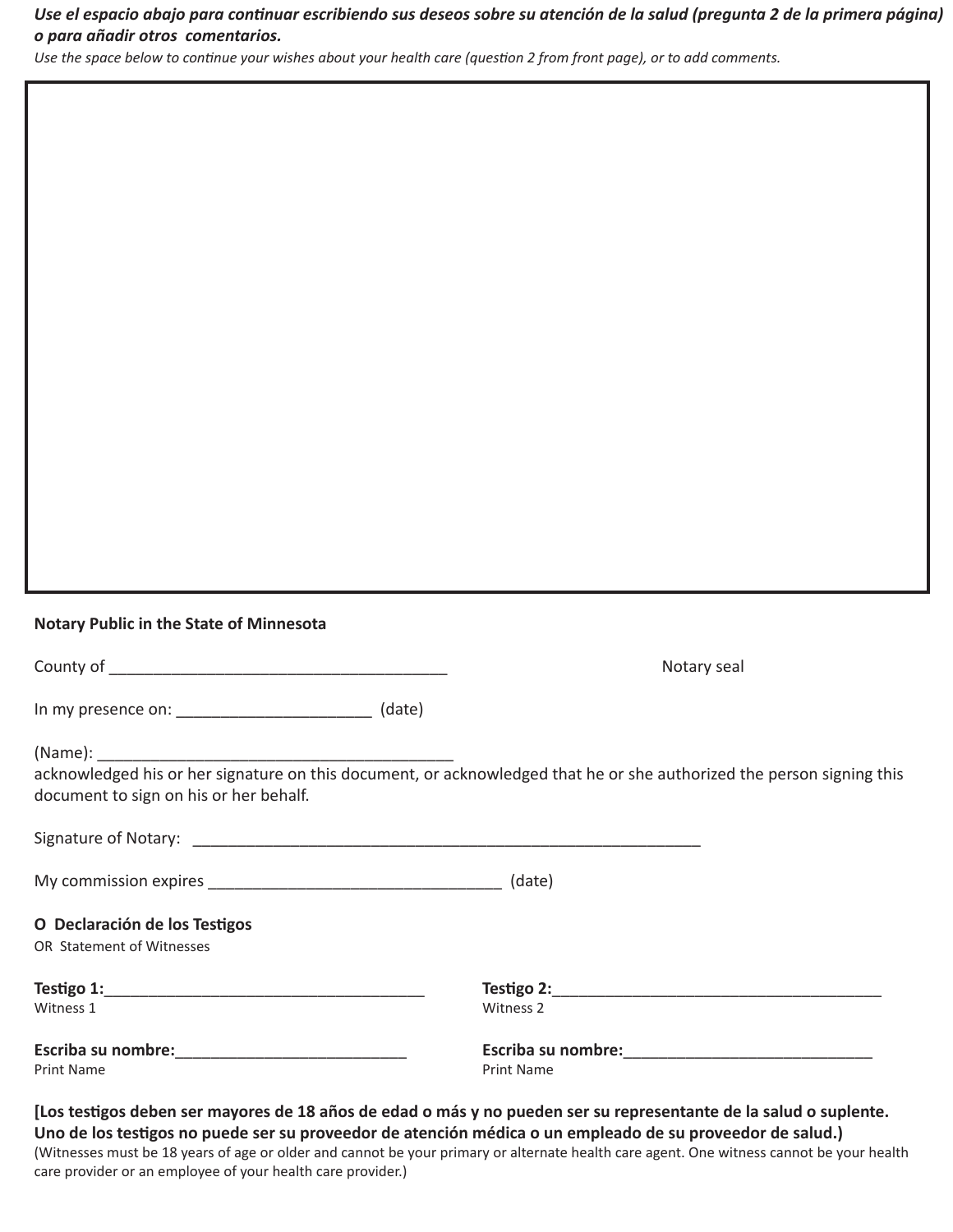# **INSTRUCCIONES- Español/ 3-4 INSTRUCTIONS-Spanish / 3-4**

## **¿Tengo que completar la presente Directiva del Cuidado de la Salud?**

Do I have to complete this Health Care Directive?

No. Usted puede completar este formulario hoy, o en una fecha posterior, o negarse a completarlo. Sin embargo, completar este formulario le ayudará a asegurarse de que reciba la atención que desea. El documentar sus decisiones por escrito ayuda a sus seres queridos a asegurarse que están haciendo lo que usted quiere.

No. You may complete it today or at a later date, or you can decline to complete it. However, completing this form will help make sure you get the care you want. Putting your choices in writing helps loved ones know if they're doing what you would want.

## **¿Qué información se me pide?**

What information am I being asked for?

**Pregunta 1:** Esta pregunta es acerca de su "representante de la salud". Su representante es la persona que usted elige para hablar y tomar decisiones sobre su salud en su nombre si usted no pudiera. Considere la posibilidad de nombrar a un familiar o un amigo que le conozca bien y entienda sus valores. Es importante mostrar este documento a la persona que va a ser su representante de la salud. Haga copias adicionales para compartir con su representante de la salud, sus médicos, y otras personas importantes en su vida.

Question 1: This question is about your health care "agent." Your agent is someone you choose to speak and make health care decisions for you if you cannot. Consider naming a family member or friend who knows you well and understands your values. Showing your agent this document and talking about it with him or her is important. Make extra copies to share with your health care agent, health care providers, and other important people in your life.

**Pregunta 2 (Opcional):**Esta pregunta es sobre el cuidado de la salud y otros deseos que usted pueda tener. Usted puede ser tan específico o general como desee. Usted puede incluir:

Question 2 (Optional): This question is about health care and other wishes you may have. You may be as specific or general as you like. You may include:

- **• sus metas, valores, y preferencias acerca del cuidado médico**
- your goals, values, and preferences about medical care
- **• los tipos de tratamiento médico que quiere o no quiere**
- the types of medical treatment you would want or not want
- **• cómo quiere que sus representantes de salud tomen decisiones**
- how you want your agent or agents to decide
- **• en qué lugar desea recibir la atención (como por ejemplo, en su hogar o en el hospital)**
- where you would like to receive care (such as at home or a hospital)
- **• si usted desea donar órganos, tejidos y/u ojos**
- whether or not you would like to donate your organs, tissues, and eyes

#### **Notario Público o Testigos**

Notary Public or Witnesses

Un notario público o dos testigos deben verificar su firma en la presente Directiva de Cuidado de la Salud. Los testigos deben ser mayores de 18 años y no pueden ser su representante de salud o suplente. Al menos uno de los testigos no puede ser su proveedor de salud o un empleado del mismo.

A notary public or 2 witnesses must verify your signature on this Health Care Directive. The witnesses must be 18 years of age or older, and cannot be your primary or alternate health care agent. At least one witness cannot be your health care provider or an employee of your health care provider.